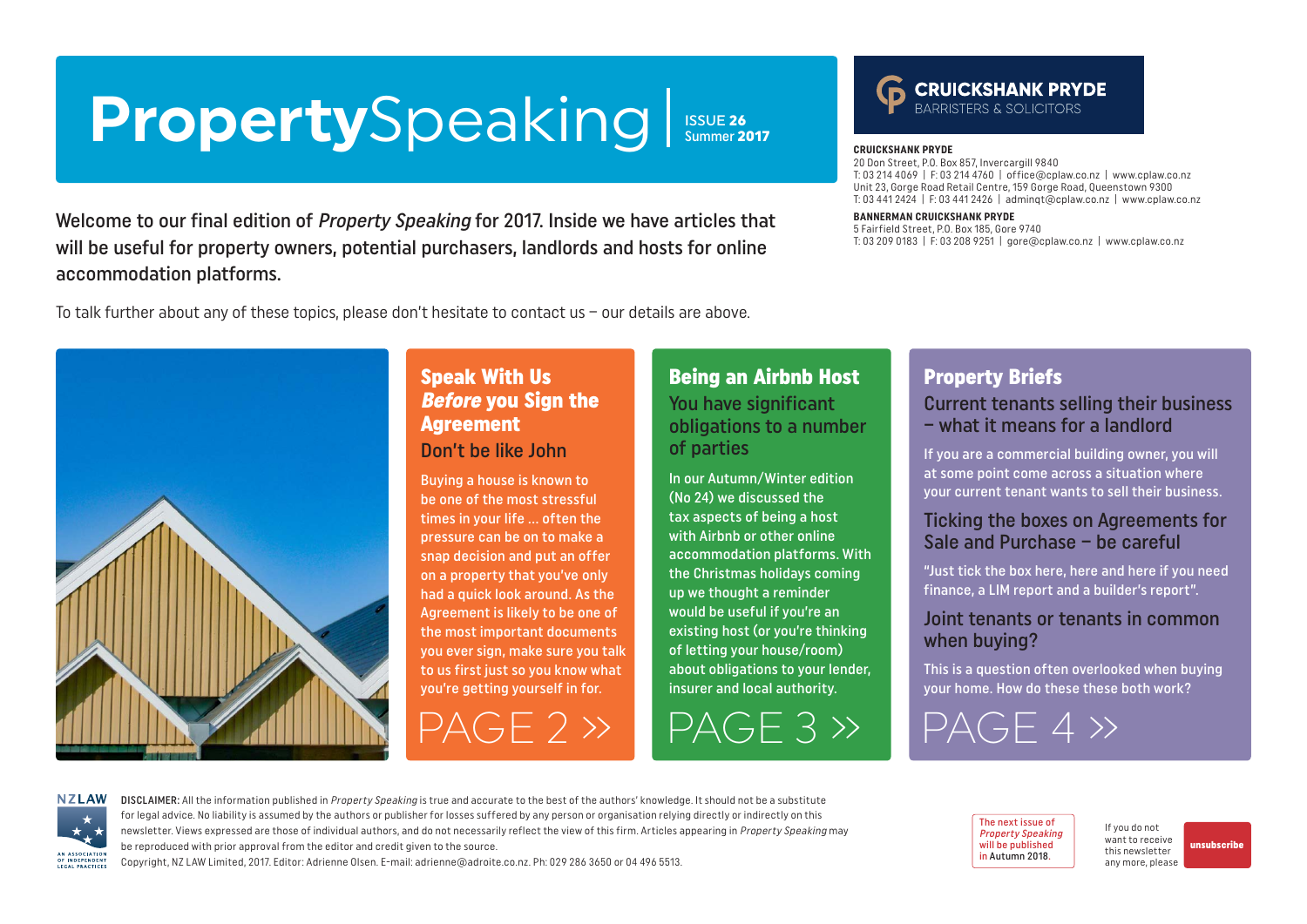#### <span id="page-1-0"></span>**Property**Speaking **Property**Speaking **PAGE 2** ISSUE 26 ISSUE 26<br>Summer 2017



# Speak With Us Before you Sign the Agreement

#### Don't be like John

Buying a house is known to be one of the most stressful times in your life, and competing with other would-be purchasers in a heated property market doesn't help the stress levels.

Often the pressure can be on to make a snap decision and put an offer on a property that you've only had a quick look around. As the Agreement for Sale and Purchase of Real Estate is likely to be one of the most important documents you ever sign, make sure you talk with us first just so you know what you're getting yourself in for.

It's acknowledged that the 'cleaner' an offer is the more appealing it is to the vendor. We often hear of buyers feeling compelled to make an offer subject to few, or no, conditions. Once the agreement is signed both parties have legal obligations that include using their best endeavours to satisfy any conditions, and failing to do so can prove costly.

#### Auctions

If you're looking at buying a property at auction, any bid you make above the reserve will be an unconditional offer. At the fall of the hammer, you are legally obliged to

purchase the property on an unconditional basis if you are the highest bidder.

There's nothing we can do if there is an issue with the title *after* the auction, so it is vital that you get in touch with us *before* auction day so we can research the property. We can look over the title and assess the auction pack to ensure that the property is in order.

#### Solicitor's approval clause

Don't be fooled into thinking that there will always be an 'out' by inserting a 'Solicitor's Approval' clause into the agreement. There is a common misconception that these clauses are as good as a 'due diligence' clause, and that if you change your mind you can simply tell us not to approve the agreement.

We are limited to only disapprove an agreement if there are genuine legal issues, mostly associated with the form of the agreement or the title to the property. Our hands will be tied if you've simply made a bad decision or changed your mind.

#### A horror example

John Robinson (not his real name) made an offer on a property only subject to solicitor's approval. The offer was immediately accepted without any negotiation between the parties. Over the weekend John started to get cold feet – he believed he had paid too much for the property. This was later

confirmed by a subsequent valuation at the request of John's bank; the property was valued at \$20,000 less than the offer. John didn't want to proceed with the purchase at that price. Unfortunately there was nothing his lawyer could do, as the form of the agreement and the title to the property were in order.

John had been pre-approved by his bank well above the purchase price, but the bank was only prepared to lend John 80% of the valuation. The extra money John had planned to spend doing up the property had to be put towards his 20% deposit, but it was fortunate that he did have sufficient funds to settle. It would have been a different story if John had been relying on being lent more from the bank.

The first his lawyer heard about John's purchase was when a copy of the signed agreement was sent through by the real estate agent. Had John been in contact with his lawyer before making an offer they could have ensured a more informed offer was submitted.

Don't be like John. If you're considering buying property, make sure you talk to us at the earliest opportunity to let us know your plans. Not only can we talk you through the process and help make it a little less stressful, but we can also ensure you are not locked into obligations that you can't satisfy.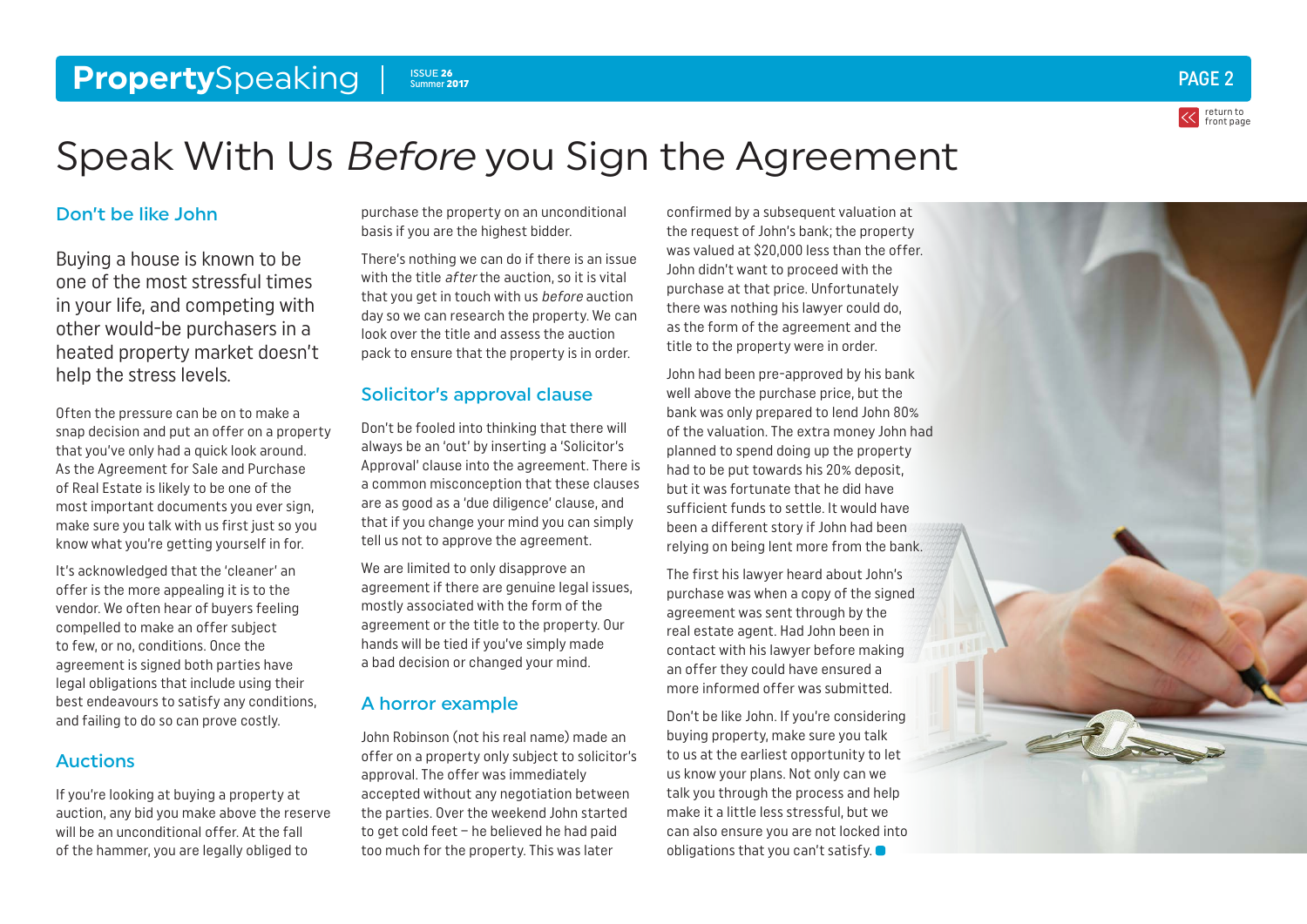#### <span id="page-2-0"></span>**Property**Speaking Issue 26 Summer 2017

return to [front page](#page-0-0)

## Being an Airbnb Host

#### You have significant obligations to a number of parties

In our Autumn/Winter edition (No 24) we discussed the tax aspects of being a host with Airbnb or other online accommodation platforms. With the Christmas holidays coming up we thought a reminder would be useful if you're an existing host (or you're thinking of letting your house/ room) about obligations to your lender, insurer and local authority.

Before becoming the host-with-the-most with phenomenal reviews, it is important that not only do you understand the IRD's requirements, but also that you are aware of your obligations to other 'parties' involved in what is your accommodation business.

We have set out some key points to check with your lender, insurer and local authority.

#### Your lender

Income: Positive reviews from your guests are well and good, but your lender is more interested in positive income flows,

especially if you are looking to finance your next project(s) and considering additional expenditure on your property.

Loan to value ratio (LVR): In October 2016, the Reserve Bank tightened regulations on major banks that restricted their lending to no more than 80% of the purchase price for an owner-occupied property; it dropped to an LVR of 60% for purchasing an investment property. The impact of this will be apparent when you speak to your bank for any new lending against your property or restructuring your loans, and it may be that you cannot borrow more until you have a larger amount of equity across your properties.

How do you ascertain what is an investment property? One bank defined this as a property occupied by someone other than the owner for more than six weeks in a year.

#### Insurer

Occupancy: You should always inform your home and contents insurer if there are changes to the occupancy of your property. Not only does this include hosting Airbnb visitors, but you should also notify your insurer if you're either away from your property for some time (that overseas trip!) or if you have house-sitters.

The usual precautions apply for when you have strangers in your house –

secure your valuables, give your visitors a separate alarm code and so on.

 $\bigotimes$ 

Claims: Always make sure you are familiar with your policy document. Besides the above information on occupancy, there may be hidden loopholes that insurers can use to avoid claim payouts. For example, contents policies can include terms such as 'additional excesses' or 'refusal of cover' if you have not resided in your home for more than 60 days.

Also, if your house is damaged multiple times by your visitors, your insurer may consider these as separate claims with individual excesses.

#### Local authority obligations

We talked with some local authorities on their visitor accommodation policies and the impact they have on homeowners' rates. These policies differed significantly. They did, however, each have the same primary objective of placing an increased rates obligation on homeowners who have a higher use of public utilities such as water/transport.

To give some context to our discussions, we list Auckland and Queenstown as examples of two major Airbnb/BookaBach hubs.

Auckland. Auckland Council imposed a 'targeted accommodation rate' from 1 June 2017 that is factored into the annual rates levy. A property transitions from residential to commercial when occupied by visitors, rather than the owners, for 90-plus days in a year. Resource consent for visitor accommodation is determined on a case-by-case basis. Although the website does not provide much information about the rate, you can find information **[here](https://www.aucklandcouncil.govt.nz/property-rates-valuations/help-low-income-households-community-groups/Pages/remission-rates-miscellaneous-purposes.aspx)** about how to have the accommodation provider rates remitted.

Queenstown. The Queenstown Lakes District Council provides clear guidelines **[here](http://www.qldc.govt.nz/services/rates/short-term-accommodation/)** regarding the requirements for resource consent, and whether hosting activities trigger a rates increase of at least 25%. It also requires letting homeowners to register as a homestay or holiday home when certain criteria are met; you can find that information **[here](http://www.qldc.govt.nz/assets/Uploads/Services/Rates/QLDC-Guide-to-Short-Term-Accommodation.pdf)**.

We want to stress that the above information may differ from the policies of your own particular lender, insurer and local authority. Before registering your room or rental on Airbnb or other similar accommodation providers, check your property purchase documentation and talk with your local authority about any limitations on these activities. If you have any further questions or concerns, be sure to consult with us before you host your first quest.

Welcome to Airbnb.